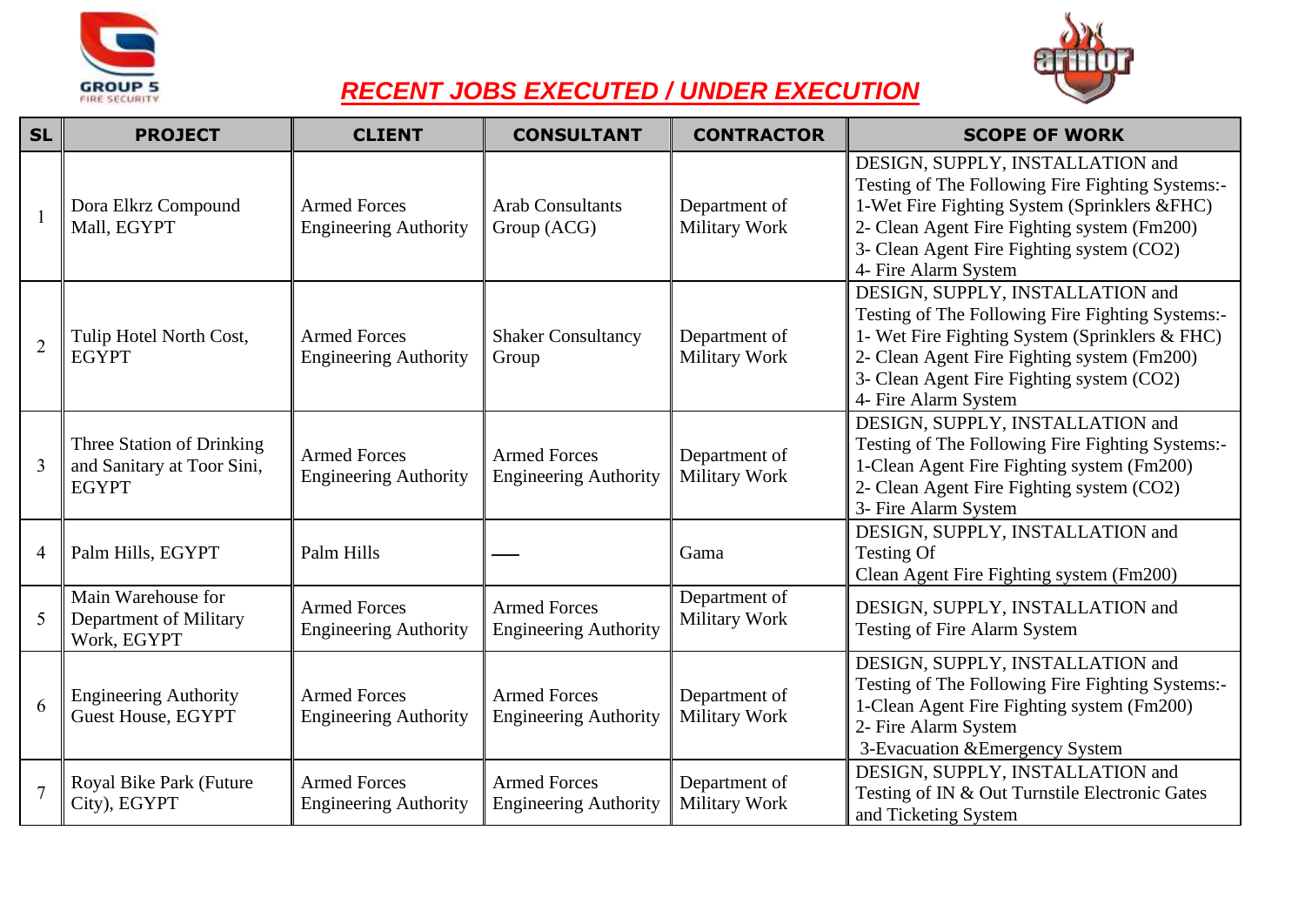



| 8  | Aqua Park (Le Mountain<br>Mountain), EGYPT                                 | <b>Armed Forces</b><br><b>Engineering Authority</b>                                    | <b>Armed Forces</b><br><b>Engineering Authority</b> | Department of<br>Military Work                                                | DESIGN, SUPPLY, INSTALLATION and<br>Testing of IN & Out Turnstile Electronic Gates<br>and Ticketing System    |
|----|----------------------------------------------------------------------------|----------------------------------------------------------------------------------------|-----------------------------------------------------|-------------------------------------------------------------------------------|---------------------------------------------------------------------------------------------------------------|
| 9  | Science & Management<br><b>Faculty for Armed Forces</b><br>Officers, EGYPT | <b>Armed Forces</b><br><b>Engineering Authority</b>                                    | <b>Armed Forces</b><br><b>Engineering Authority</b> | Department of<br>Military Work                                                | DESIGN, SUPPLY, INSTALLATION and<br>Testing of Automatic Security Gate for Cars                               |
| 10 | Department of Military<br>Work, EGYPT                                      | <b>Armed Forces</b><br><b>Engineering Authority</b>                                    | <b>Armed Forces</b><br><b>Engineering Authority</b> | Department of<br>Military Work                                                | DESIGN, SUPPLY, INSTALLATION and<br>Testing of CCTV System                                                    |
|    | New Ministry of Interior,<br><b>EGYPT</b>                                  | Ministry of Interior                                                                   | <b>Armed Forces</b><br><b>Engineering Authority</b> | Department of<br>Military Work                                                | SUPPLY, INSTALLATION and Testing of Water<br>Pumps                                                            |
| 12 | <b>BADR City, EGYPT</b>                                                    | <b>Armed Forces</b><br><b>Engineering Authority</b>                                    | <b>Armed Forces</b><br><b>Engineering Authority</b> | <b>Armed Forces</b><br>Engineering<br>Authority                               | DESIGN, SUPPLY, INSTALLATION and<br>Testing of The Following Fire Fighting Systems:-<br>1-Fire Hydrant System |
| 13 | City Stars (Barclays),<br><b>EGYPT</b>                                     | <b>Barclays</b>                                                                        | <b>RMC</b>                                          | Sector                                                                        | DESIGN OF CCTV, Access Control, FIRE<br>FIGHTING, CLEAN AGENT SYSTEM & Road<br><b>Blocker Gate System.</b>    |
| 14 | H.H. SHK. KHALIFA<br>MILITARY AIRPORT,<br><b>UAE</b>                       | G.H.Q. UAE ARMED<br><b>FORCES</b><br><b>DIRECTORATE</b><br>OF<br><b>MILITARY WORKS</b> | <b>STANLEY</b><br><b>CONSULTANTS</b><br><b>INC</b>  | <b>DESSERT KNIGHT</b><br><b>TRANSPORT &amp;</b><br>GEN.<br><b>CONTRACTING</b> | DESIGN, SUPPLY, INSTALLATION OF FIRE<br>FIGHTING & CLEAN AGENT SYSTEM.                                        |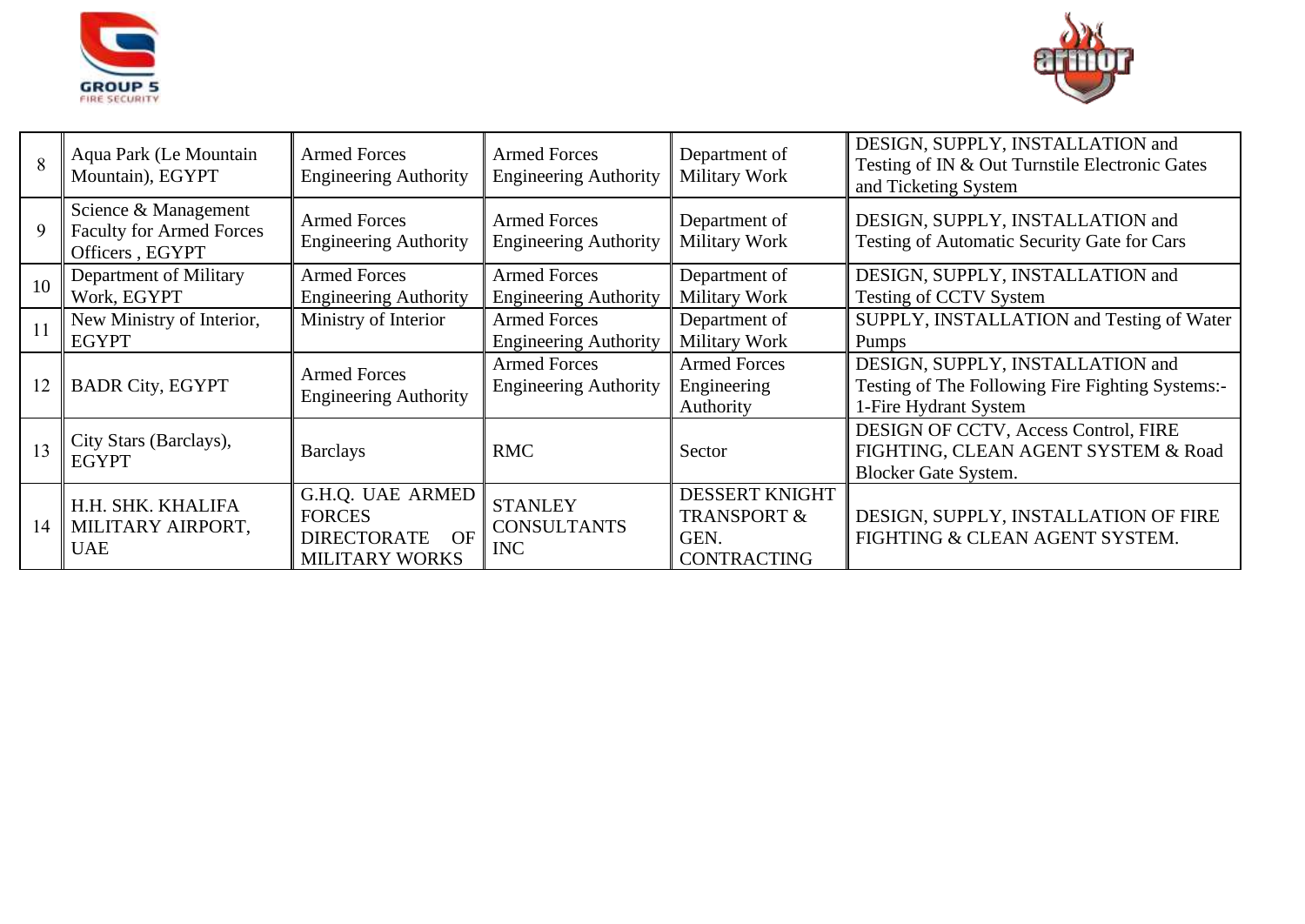



| <b>SL</b> | <b>PROJECT</b>                                                                                         | <b>CLIENT</b>                                                                                                       | <b>CONSULTANT</b>                                                                         | <b>CONTRACTOR</b>                                                                               | <b>SCOPE OF WORK</b>                                                                                                |
|-----------|--------------------------------------------------------------------------------------------------------|---------------------------------------------------------------------------------------------------------------------|-------------------------------------------------------------------------------------------|-------------------------------------------------------------------------------------------------|---------------------------------------------------------------------------------------------------------------------|
| 15        | MEDFIELD TERMINAL<br><b>BUILDING ABU DHABI</b><br><b>INTERNATIONAL</b><br>AIRPORT, UAE                 | <b>ABUDHABI</b><br>AIRPORT COMPANY<br>(ADAC)                                                                        | <b>TECOM</b>                                                                              | TCA - JV                                                                                        | SUPPLY, INSTALLATION OF FIRE<br>FIGHTING AND FIRE ALARM SYSTEM.                                                     |
| 16        | <b>BARAKA NUCLEAR</b><br>POWER PLANT, UAE                                                              | <b>FEDERAL</b><br><b>AUTHORITYFOR</b><br><b>NUCLEAR</b><br><b>REGULATION FNAR</b><br>(UNITEDARAB<br><b>EMIRATES</b> |                                                                                           | <b>SAMSUNG</b><br>/HYUNDAI                                                                      | DESIGN, SUPPLY, INSTALLATION,<br>TESTING & COMMISSIONING OF FIRE<br>FIGHTING & FIRE ALARM SYSTEM                    |
| 17        | <b>COMPANY CAMP &amp; SITE</b><br><b>OFFICE FOR CARBON</b><br><b>BLACK &amp; DELAYED</b><br>COKER, UAE | <b>ABUDHABI OIL</b><br><b>REFINING</b><br><b>COMPANY (ADNOC)</b>                                                    | <b>INTERNATIONAL</b><br><b>BECHTEL CO.</b><br>LTD.                                        | <b>AL RAEEL</b><br><b>NATIONAL</b><br><b>GENERAL</b><br><b>CONTRACTING</b><br>CO. LLC           | SUPPLY, INSTALLATION OF FIRE<br>FIGHTING AND FIRE ALARM SYSTEM.                                                     |
| 18        | <b>G.H.Q CIVIL DEFENSE-</b><br>MINISTRY OF INTERIOR                                                    |                                                                                                                     |                                                                                           |                                                                                                 | DESIGN, SUPPLY, INSTALLATION, OF<br>SELF ILLUMINATED PRODUCTS                                                       |
| 19        | <b>HOUSING COMPLEX OF</b><br><b>FAMILIES IN</b><br>SHUWAIHAT, UAE                                      | <b>ABU DHABI WATER</b><br>& ELECTRICITY<br><b>AUTHORITY</b>                                                         | <b>ARCHITECTURAL</b><br>& PLANNING<br><b>GROUP</b> (APG)                                  | <b>FORCE 10 (F10)</b>                                                                           | DESIGN, SUPPLY, INSTALLATION,<br>TESTING & COMMISSIONING OF FIRE<br>FIGHTING SYSTEM & FIRE HYDRANT<br><b>SYSTEM</b> |
| 20        | <b>GENERAL</b><br><b>DIRECTORATE OF</b><br><b>BORDERS AND</b><br><b>SECURITY AFFAIRS</b>               | <b>MINISTRY OF</b><br><b>INTERIOR A.D</b><br>POLICE GHQ                                                             | DAR AL KHALEEJ                                                                            | <b>AL RADIM</b><br><b>GENERAL</b><br><b>TRANSPORT &amp;</b><br><b>CONTRACTING</b><br><b>EST</b> | DESIGN, SUPPLY, INSTALLATION,<br>TESTING & COMMISSIONING OF FIRE<br><b>FIGHTING SYSTEM</b>                          |
| 21        | <b>EXPERTS &amp; PER</b><br><b>MEDICS APARTMENT</b>                                                    | MINISTRY OF<br><b>INTERIOR A.D</b><br>POLICE GHQ                                                                    | <b>DORSCH GRUPPE</b><br>/ GOLDEN<br><b>SOUARE</b><br><b>CONSULTING</b><br><b>ENGINEER</b> | <b>ENGINEERING</b><br><b>CONSORTIUM</b><br>CONST.                                               | DESIGN, SUPPLY, INSTALLATION,<br><b>TESTING &amp; COMMISSIONING OF FIRE</b><br>FIGHTING & FIRE ALARM SYSTEM         |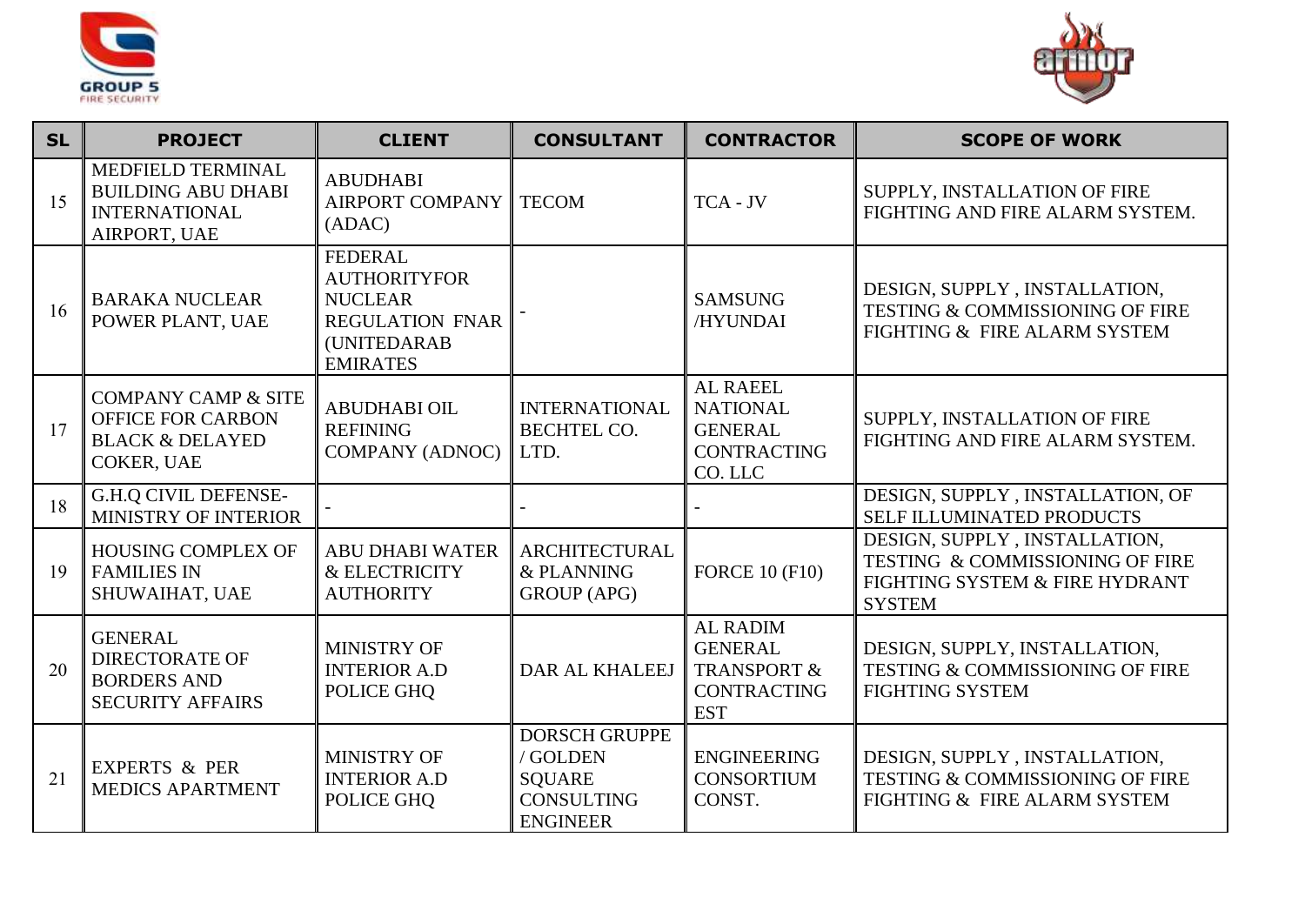



| 22 | <b>CONSTRUCTION OF ABU</b><br><b>DHABI FUTURE</b><br><b>SCHOOLS AT UMGHAFA</b><br>AND MEZYAD, UAE  | <b>ABU</b><br><b>DHABI</b><br><b>EDUCATIONAL</b><br><b>COUNCIL</b>                                                                                   | <b>IAN BANHAM &amp;</b><br><b>ASSOCIATES</b>              | <b>NAEL GENERAL</b><br><b>CONTRACTING</b>                                       | DESIGN, SUPPLY, INSTALLATION,<br>TESTING & COMMISSIONING OF FIRE<br><b>FIGHTING SYSTEM</b>                                    |
|----|----------------------------------------------------------------------------------------------------|------------------------------------------------------------------------------------------------------------------------------------------------------|-----------------------------------------------------------|---------------------------------------------------------------------------------|-------------------------------------------------------------------------------------------------------------------------------|
| 23 | <b>AMMUNITION STORE</b><br>AT POLICE TRAINING<br>SCHOOL(SWIHAN)                                    | OF<br><b>MINISTRY</b><br><b>INTERIOR</b><br>A.D<br>POLICE GHQ<br>(SECURE)                                                                            | <b>SECURE PM</b>                                          | <b>SHELL INT</b>                                                                | DESIGN, SUPPLY, INSTALLATION,<br>TESTING & COMMISSIONING OF CLEAN<br><b>AGENT SYSTEM/FM200</b>                                |
| 24 | <b>50-VILLA RESIDENTIAL</b><br>COMPLEX ON PLOT No.<br>97, SECTOR Z-14 MOH'D<br>BIN ZAYED CITY, UAE | H.H. SH. AHMED BIN<br><b>TAHNOON</b><br>AL<br><b>NAHYAN</b><br>$\&$<br>H.H.<br><b>BINT</b><br><b>SHEIKH</b><br><b>SOROUR</b><br>AL-<br><b>NAHYAN</b> | <b>ARENCO</b>                                             | <b>CATIC-THE</b><br>CHINESE CO.                                                 | DESIGN, SUPPLY, INSTALLATION,<br>TESTING & COMMISSIONING OF FIRE<br>FIGHTING SYSTEM & FIRE HYDRANT                            |
| 25 | POLICE COURT<br><b>BUILDING, UAE</b>                                                               | <b>OF</b><br><b>MINISTRY</b><br>A.D.<br><b>INTERIOR</b><br>POLICE - GHQ                                                                              | <b>SECURE P.M.</b>                                        | <b>FUTURE</b><br><b>SECURITY AND</b><br><b>SAFETY</b><br><b>SYSTEMS</b>         | SUPPLY, INSTALLATION &<br>MAINTENANCE OF FIRE FIGHTING<br><b>SYSTEM</b>                                                       |
| 26 | <b>GHQ POLICE ABU</b><br><b>DHABI CENTRAL</b><br><b>OPERATION BUILDING</b>                         | <b>OF</b><br><b>MINISTRY</b><br><b>INTERIOR</b><br>A.D.<br>POLICE - GHQ                                                                              | <b>SECURE P.M.</b>                                        | <b>FUTURE</b><br><b>SECURITY AND</b><br><b>SAFETY</b><br><b>SYSTEMS</b>         | DESIGN, SUPPLY, INSTALLATION,<br><b>TESTING &amp; COMMISSIONING OF FIRE</b><br>FIGHTING, CLEAN AGENT & ALARM<br><b>SYSTEM</b> |
| 27 | FEDERAL HIGH COURT                                                                                 | <b>MINISTRY</b><br><b>JUDGES</b>                                                                                                                     | OF MINISTRY OF<br><b>PUBLIC WORK</b>                      | <b>AL NASEEM</b>                                                                | DESIGN, SUPPLY, INSTALLATION,<br>TESTING & COMMISSIONING OF FIRE<br>FIGHTING & INTELLIGENT FIRE ALARM<br><b>SYSTEM</b>        |
| 28 | AL SILAA POLICE<br><b>STATION, UAE</b>                                                             | MINISTRY OF<br><b>INTERIOR A.D</b><br>POLICE GHQ                                                                                                     | <b>BAINONA</b><br><b>CONSULTING</b><br><b>ENGINEERING</b> | <b>AL ATTAS</b><br><b>CONTRACTING &amp;</b><br><b>GEN</b><br><b>MAINTENANCE</b> | DESIGN, SUPPLY, INSTALLATION,<br>TESTING & COMMISSIONING OF<br><b>INTELLIGENT FIRE ALARM SYSTEM</b>                           |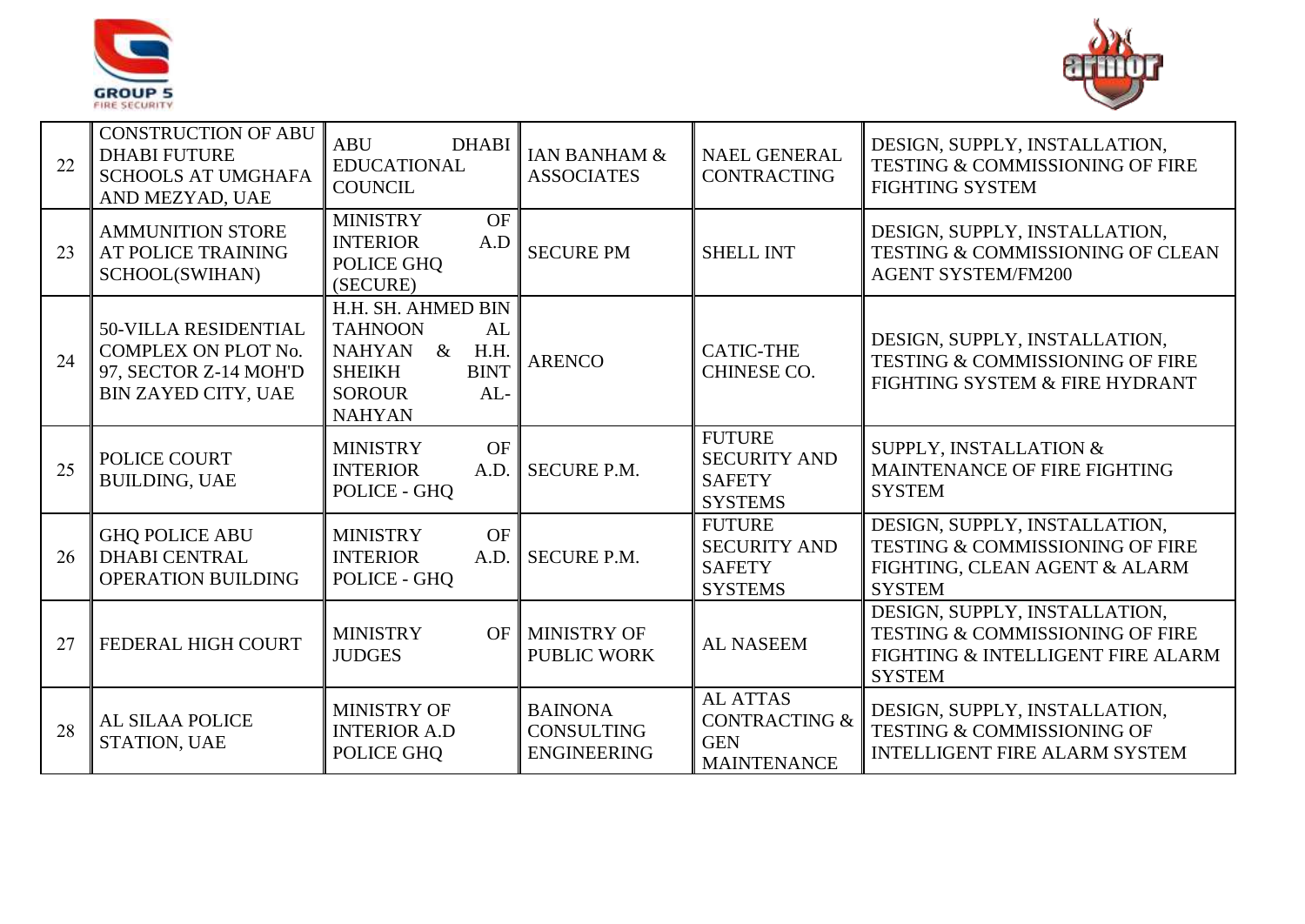



| <b>SL</b> | <b>PROJECT</b>                                                            | <b>CLIENT</b>                                                                                                   | <b>CONSULTANT</b>                                                   | <b>CONTRACTOR</b>                                                                               | <b>SCOPE OF WORK</b>                                                                                                                                |
|-----------|---------------------------------------------------------------------------|-----------------------------------------------------------------------------------------------------------------|---------------------------------------------------------------------|-------------------------------------------------------------------------------------------------|-----------------------------------------------------------------------------------------------------------------------------------------------------|
| 29        | <b>POLICE</b><br><b>ADMINISTRATION</b><br><b>BLDG, UAE</b>                | MINISTRY OF<br><b>INTERIOR A.D</b><br>POLICE GHQ                                                                | <b>MINISTRY OF</b><br><b>INTERIOR A.D</b><br>POLICE GHQ             | <b>AL OBOOR</b>                                                                                 | DESIGN, SUPPLY, TESTING &<br><b>COMMISSIONING OF INTELLIGENT FIRE</b><br><b>ALARM SYSTEM</b>                                                        |
| 30        | <b>ACCOMMODATION</b><br><b>BUIDLING FOR 660</b><br>POLICEMEN AT E29, A.D. | <b>EMIRATES OF ABU</b><br><b>DHABI WORKS</b><br>DEPT./ MINISTRY<br>OF INTERIOR A.D.<br><b>POLICE</b>            | <b>AL TASHEED</b>                                                   | <b>AL RADIM</b><br><b>GENERAL</b><br><b>TRANSPORT &amp;</b><br><b>CONTRACTING</b><br><b>EST</b> | DESIGN, SUPPLY, INSTALLATION,<br><b>TESTING &amp; COMMISSIONING OF FIRE</b><br>FIGHTING & INTELLIGENT FIRE ALARM<br><b>SYSTEM</b>                   |
| 31        | <b>3NOS. TYPICAL</b><br><b>KINDERGARTEN</b><br><b>SCHOOLS, UAE</b>        | (MUSANADA) AL<br><b>AIN MUNICIPALITY</b>                                                                        | <b>ARCHITECTURAL</b><br>& ENGINEERING<br><b>CONSULTANT</b><br>(AEC) | <b>NAEL GENERAL</b><br><b>CONTRACTING</b>                                                       | DESIGN, SUPPLY, INSTALLATION,<br>TESTING & COMMISSIONING OF FIRE<br>FIGHTING SYSTEM, SPRINKLER SYSTEM<br>& INTELLIGENT FIRE ALARM SYSTEM            |
| 32        | ETIHAD AIRWAYS<br>ABRAJ, UAE                                              | ETIHAD AIRWAYS                                                                                                  | <b>ARCHITECTURAL</b><br><b>PLANNING</b><br><b>GROUP</b>             | <b>VERGER ET DEL</b><br><b>PORTE</b>                                                            | DESIGN, SUPPLY, INSTALLATION,<br><b>TESTING &amp; COMMISSIONING OF FIRE</b><br>FIGHTING, SPRINKLER SYSTEM &<br><b>INTELLIGENT FIRE ALARM SYSTEM</b> |
| 33        | <b>SIR BANIYAS ISLAND</b><br>HOTEL &<br><b>ACCOMMODATION</b><br>CAMP, UAE | <b>TOURISM</b><br><b>DEVELOPMENT &amp;</b><br><b>INVESTMENT</b><br><b>COMPANY (TDIC)</b>                        | <b>NORR GROUP</b><br><b>CONSUTANT</b>                               | <b>HILAL BIL BADI</b><br><b>&amp; PARTNERS</b>                                                  | DESIGN, SUPPLY, INSTALLATION,<br>TESTING & COMMISSIONING OF FIRE<br>FIGHTING, SPRINKLER SYSTEM &<br><b>INTELLIGENT FIRE ALARM SYSTEMS</b>           |
| 34        | <b>AL WATHBA</b><br><b>SLAUGHTER HOUSE,</b><br><b>UAE</b>                 | (MUSANADA)<br><b>DEPARTMENT OF</b><br><b>MUNICIPALITY</b><br>AFFAIRS.<br><b>EMIRATES OF ABU</b><br><b>DHABI</b> | <b>ALTORATH</b><br><b>ENGINEERING</b><br><b>CONSULTANTS</b>         | <b>NAEL GENERAL</b><br><b>CONTRACTING</b>                                                       | DESIGN, SUPPLY, INSTALLATION,<br>TESTING & COMMISSIONING OF FIRE<br>FIGHTING SYSTEM, SPRINKLER SYSTEM<br>& INTELLIGENT FIRE ALARM SYSTEM            |
| 35        | <b>ABU DHABI POLICE</b><br><b>GHQ-DIRECTORY K/7</b>                       | MINISTRY OF<br><b>INTERIOR A.D.</b><br><b>POLICE</b>                                                            | MINISTRY OF<br><b>INTERIOR A.D</b><br>POLICE GHQ                    | F.S.S.                                                                                          | DESIGN, SUPPLY, INSTALLATION, TESTING<br>& COMMISSIONING OF DIGITAL VOICE<br><b>EVACUATION SYSTEM. ***</b>                                          |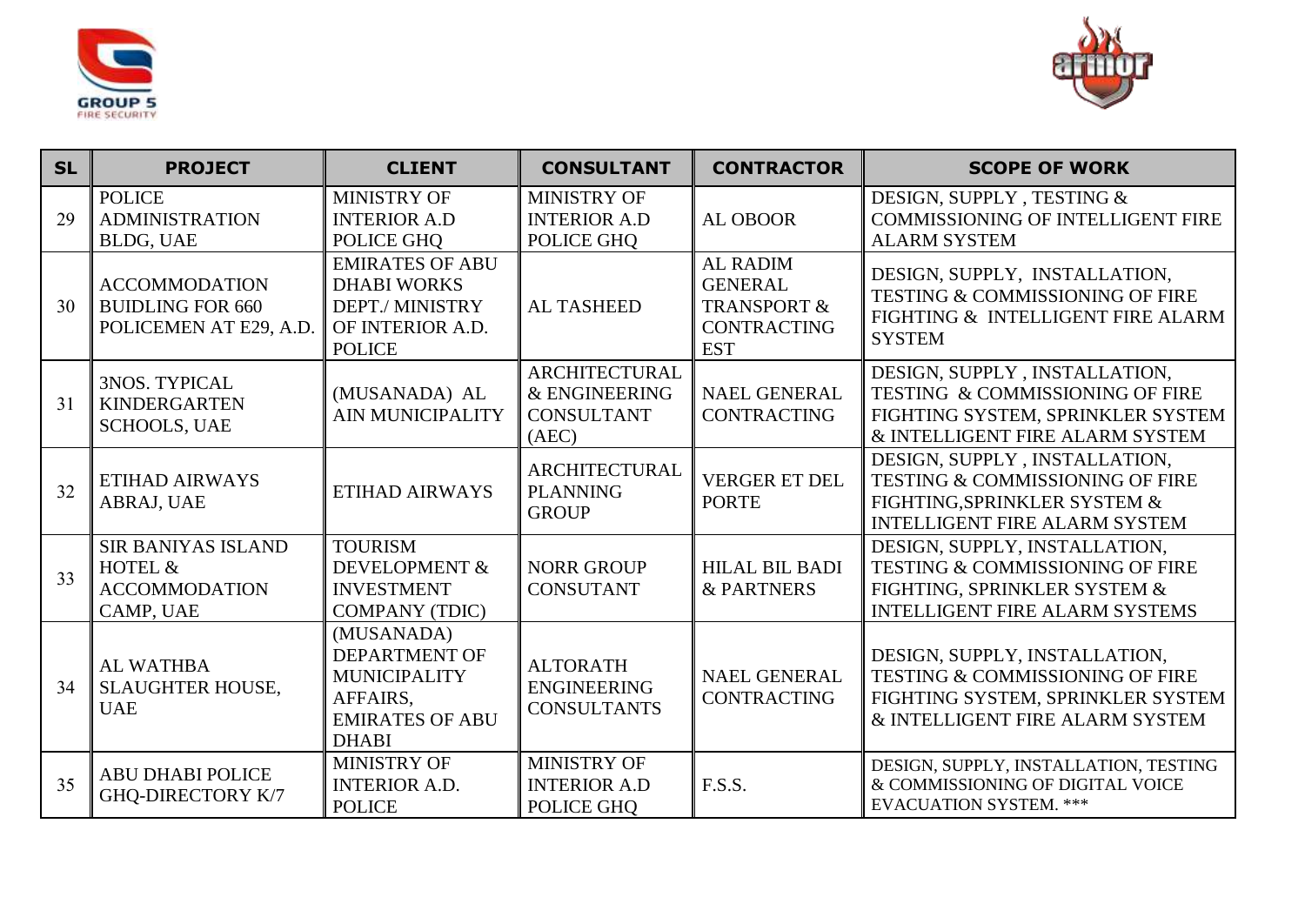



| 36 | <b>DIRECTORY OF</b><br><b>MILITARY WORK</b>                                                | <b>DIRECTORY OF</b><br><b>MILITARY WORK</b>                                                | <b>DIRECTORY OF</b><br><b>MILITARY WORK</b>                 | <b>TRUST</b>                                   | DESIGN, SUPPLY, INSTALLATION,<br>TESTING & COMMISSIONING OF<br><b>INTELLIGENT FIRE ALARM SYSTEM</b> |
|----|--------------------------------------------------------------------------------------------|--------------------------------------------------------------------------------------------|-------------------------------------------------------------|------------------------------------------------|-----------------------------------------------------------------------------------------------------|
| 37 | <b>SAADIYAT ISLAND</b><br><b>INFRASTRACTURE</b><br>PROJECTCS, UAE                          | <b>TOURISM</b><br>DEVELOPMENT &<br><b>INVESTMENT</b><br><b>COMPANY (TDIC)</b>              | <b>PARSONS</b><br><b>INTERNATIONAL</b><br><b>UNLIMITED</b>  | <b>HILAL BIL BADI</b><br><b>&amp; PARTNERS</b> | DESIGN, SUPPLY, INSTALLATION,<br>TESTING & COMMISSIONING OF<br><b>INTELLIGENT FIRE ALARM SYSTEM</b> |
| 38 | FEDERAL NATIONAL<br>COUNCIL, UAE                                                           | FEDERAL NATIONAL<br><b>COUNCIL</b>                                                         | <b>MINISTRY OF</b><br><b>PUBLIC WORKS</b>                   | EL RACE CONST.<br>& GEN. CONT.                 | DESIGN, SUPPLY, INSTALLATION,<br>TESTING & COMMISSIONING OF FIRE<br>FIGHTING & FIRE PUMP SET        |
| 39 | <b>VOCATIONAL</b><br><b>EDUCATION &amp;</b><br>TRAINING INSTITUTE IN<br>THE WESTERN REGION | AL GHARBIA<br><b>VOCATIONAL</b><br><b>EDUCATION</b><br><b>TRAINING</b><br><b>INSTITUTE</b> | <b>ALTORATH</b><br><b>ENGINEERING</b><br><b>CONSULTANTS</b> | EL RACE CONST.<br>& GEN. CONT.                 | DESIGN, SUPPLY, INSTALLATION,<br>TESTING & COMMISSIONING OF FIRE<br><b>ALARM SYSTEMS</b>            |
| 40 | <b>INTERCONTINENTAL</b><br>HOTEL A.D., UAE                                                 | <b>INTERCONTINENTAL</b><br><b>HOTEL</b>                                                    |                                                             |                                                | RENOVATION AND ANNUAL<br>MAINTENANCE OF FIRE FIGHTING<br><b>SYSTEM</b>                              |
| 41 | <b>SCHLUMBERGER, UAE</b>                                                                   | <b>SCHLUMBERGER</b>                                                                        |                                                             |                                                | DESIGN, SUPPLY, INSTALLATION,<br><b>TESTING &amp; COMMISSIONING OF FM200</b><br><b>SYSTEM</b>       |
| 42 | <b>SCHLUMBERGER, UAE</b>                                                                   | <b>SCHLUMBERGER</b>                                                                        |                                                             |                                                | DESIGN, SUPPLY, INSTALLATION,<br>TESTING & COMMISSIONING OF FIRE<br><b>ALARM SYSTEMS</b>            |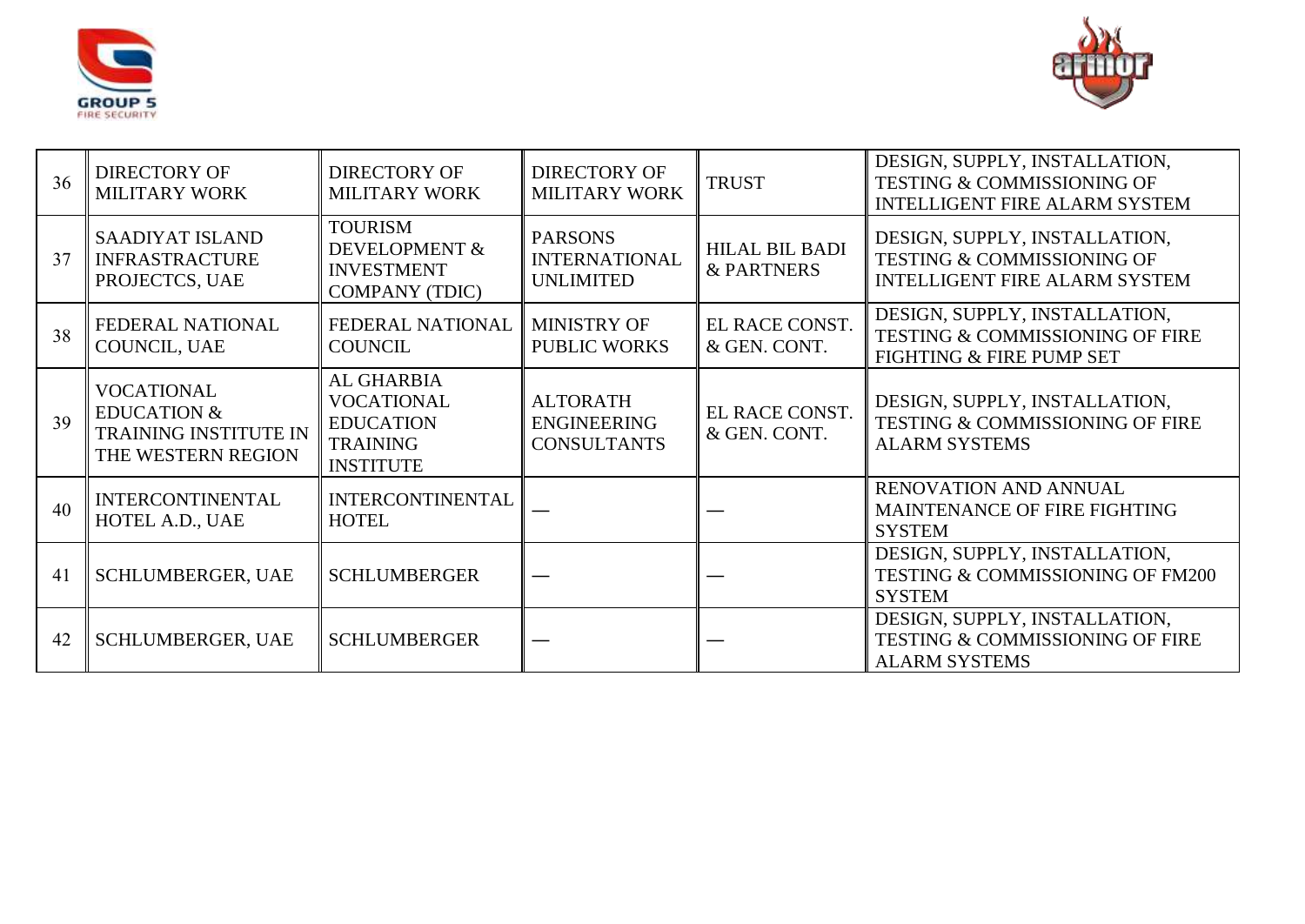



| <b>SL</b> | <b>PROJECT</b>                                                | <b>CLIENT</b>                                            | <b>CONSULTANT</b> | <b>CONTRACTOR</b>                    | <b>SCOPE OF WORK</b>                                                                                        |
|-----------|---------------------------------------------------------------|----------------------------------------------------------|-------------------|--------------------------------------|-------------------------------------------------------------------------------------------------------------|
| 43        | <b>SCHLUMBERGER, UAE</b>                                      | <b>SCHLUMBERGER</b>                                      |                   |                                      | DESIGN, SUPPLY, INSTALLATION,<br><b>TESTING &amp; COMMISSIONING OF</b><br><b>SECURITY SYSTEM</b>            |
| 44        | CHI-HOTEL, UAE                                                | <b>COMMODORE</b>                                         | <b>SYRCONSULT</b> | <b>VERGER ET DEL</b><br><b>PORTE</b> | DESIGN, SUPPLY, INSTALLATION,<br><b>TESTING &amp; COMMISSIONING OF FM200</b><br><b>SYSTEM</b>               |
| 45        | ETIHAD AIRWAYS<br><b>GLOBAL CONTACT</b><br><b>CENTRE, UAE</b> | ETIHAD AIRWAYS                                           |                   | <b>VERGER ET DEL</b><br><b>PORTE</b> | DESIGN, SUPPLY, INSTALLATION,<br><b>TESTING &amp; COMMISSIONING OF FM200</b><br><b>SYSTEM</b>               |
| 46        | RESIDENTIAL 91-VILLAS                                         | H.H. SH. AHMED<br><b>BIN TAHNOON AL</b><br><b>NAHYAN</b> | <b>CATIC</b>      | <b>VERGER ET DEL</b><br><b>PORTE</b> | DESIGN, SUPPLY, INSTALLATION,<br><b>TESTING &amp; COMMISSIONING OF FIRE</b><br>FIGHTING & FIRE ALARM SYSTEM |
| 47        | <b>DANAT RESORT JEBEL</b><br>DHANNA, UAE                      | <b>DANAT RESORT</b><br><b>JEBEL DHANNA</b>               |                   |                                      | <b>RENOVATION AND ANNUAL</b><br>MAINTENANCE OF FIRE FIGHTING<br><b>SYSTEM</b>                               |
| 48        | <b>DHAFRA BEACH</b><br>RESORT, UAE                            | <b>DHAFRA BEACH</b><br><b>RESORT</b>                     |                   |                                      | RENOVATION AND ANNUAL<br>MAINTENANCE OF FIRE FIGHTING<br><b>SYSTEM</b>                                      |